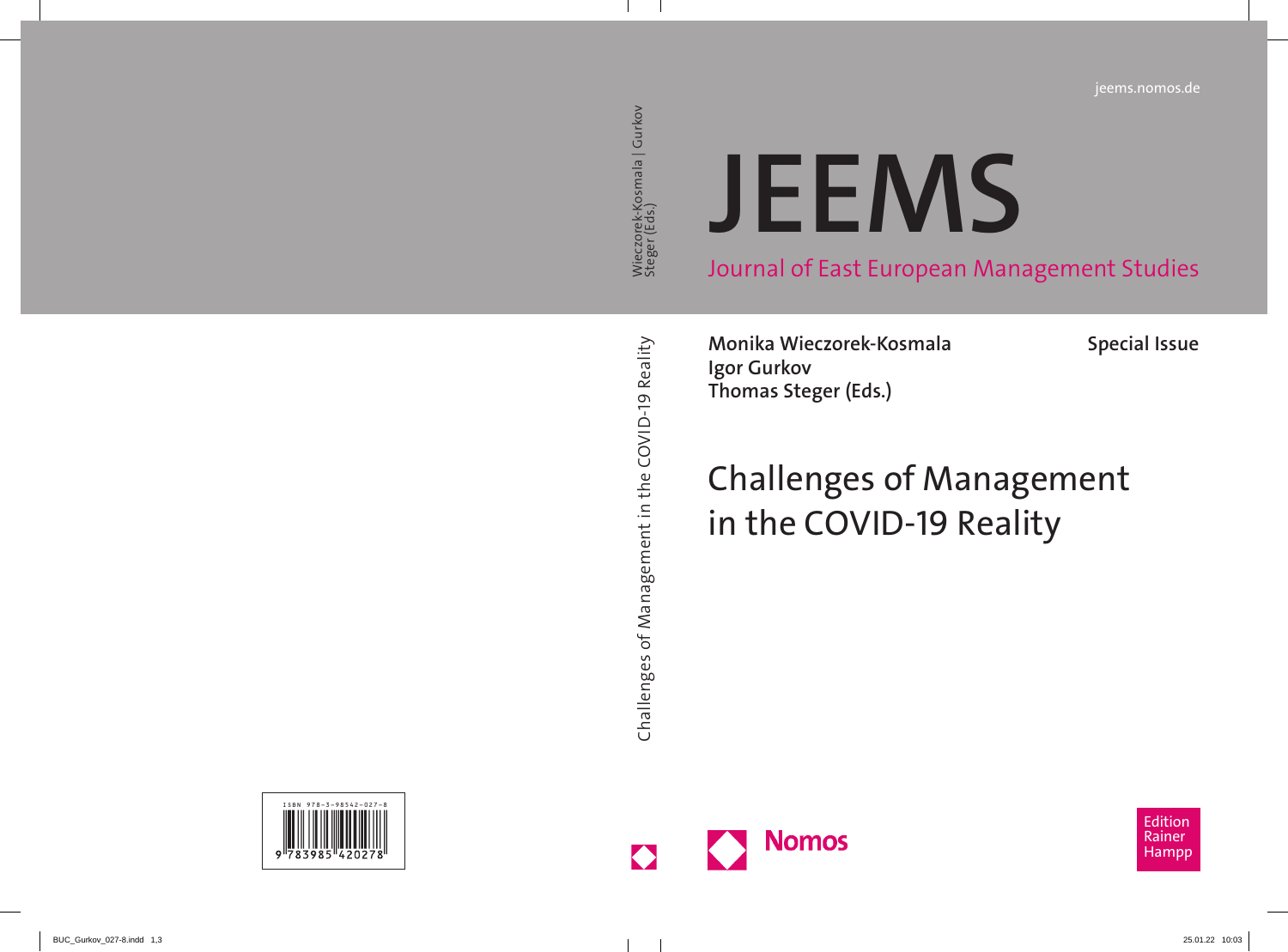## **Special Issue** Journal of East European Management Studies **JEEMS Issue**<br> **Issue**<br> **Of East European Management Studies**<br> **Inter-Prof. Dr. Thomas Steger, Prof. Dr. Rainhart Lang,<br>
Ak<br>
<br>
<b>Iffer**: Prof. Dr. Thomas Steger, Universität Regensburg<br>
<br>
Justices Prof. Dr. Thomas Steger, Univers

**Editorial Committee:** Prof. Dr. Thomas Steger, Prof. Dr. Rainhart Lang, Dr. Tiia Vissak

**Editorial Office:** Prof. Dr. Thomas Steger, Universität Regensburg, Wirtschaftswissenschaftliche Fakultät, Lehrstuhl für BWL II, insb. Führung und Organisation, Universitätsstr. 31, 93053 Regensburg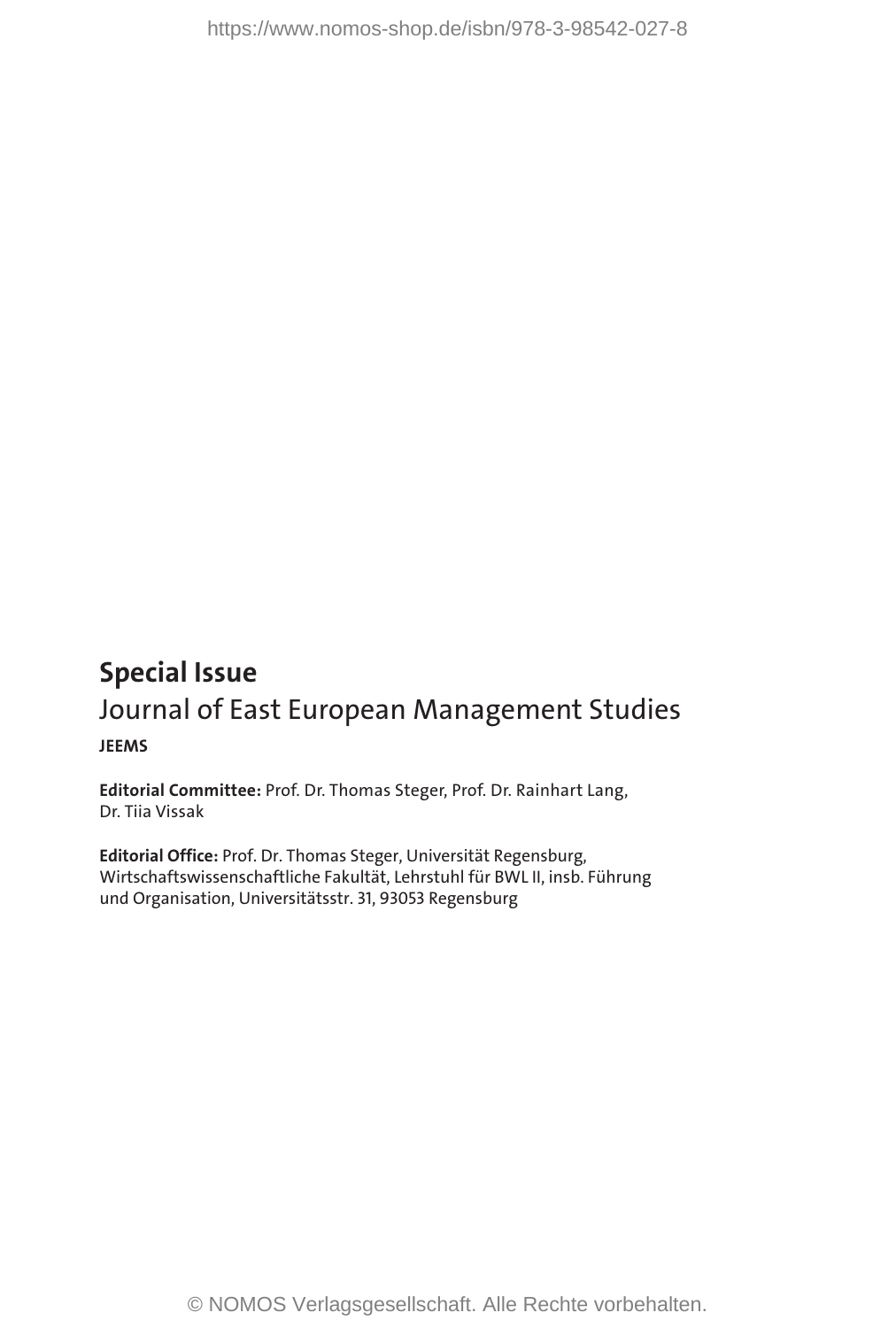Monika Wieczorek-Kosmala | Igor Gurkov Thomas Steger [Eds.]

# Challenges of Management in the COVID-19 Reality https://www.nomos-shop.de/isbn/978-3-98542-027-8<br>a Wieczorek-Kosmala | Igor Gurkov<br>as Steger [Eds.]<br>Ne COVID-19 Reality<br>Nomos<br>© NOMOS Verlagsgesellschaft. Alle Rechte vorbehalten.



Edition Rainer Hampp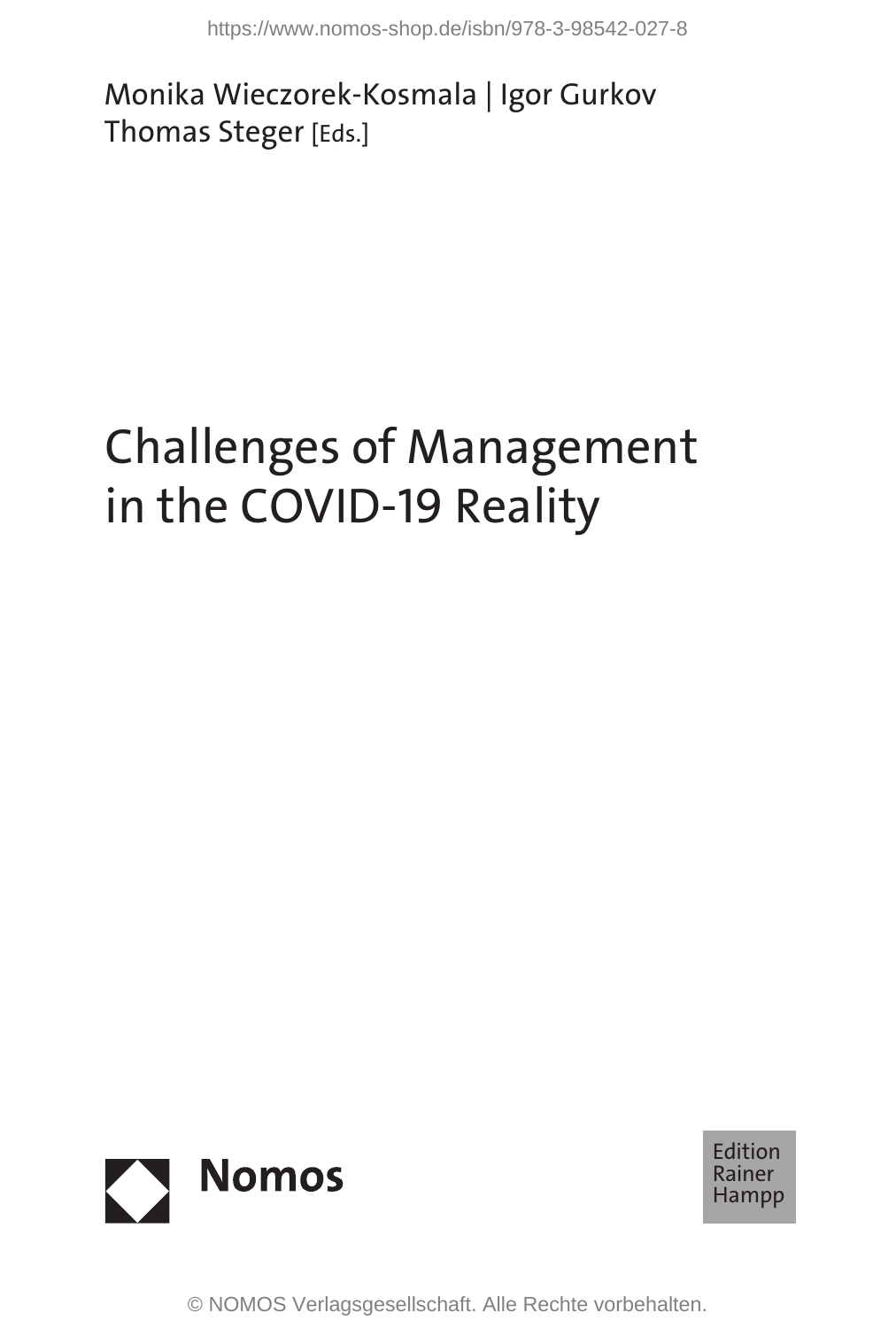

Onlineversion Nomos eLibrary

**The Deutsche Nationalbibliothek** lists this publication in the Deutsche Nationalbibliografie; detailed bibliographic data are available on the Internet at http://dnb.d-nb.de

- ISBN 978-3-98542-027-8 (Print) 978-3-95710-398-7 (ePDF)
- ISSN 0949-6181

### **British Library Cataloguing-in-Publication Data**

A catalogue record for this book is available from the British Library.

- ISBN 978-3-98542-027-8 (Print) 978-3-95710-398-7 (ePDF)
- ISSN 0949-6181

### **Library of Congress Cataloging-in-Publication Data**

Wieczorek-Kosmala, Monika | Gurkov, Igor | Steger, Thomas Challenges of Management in the COVID-19 Reality Monika Wieczorek-Kosmala | Igor Gurkov | Thomas Steger (Eds.) 133 pp Includes bibliographic references.

ISBN 978-3-98542-027-8 (Print) 978-3-95710-398-7 (ePDF) ISSN 0949-6181

Edition Rainer Hampp in der Nomos Verlagsgesellschaft

### 1st Edition 2022

© Nomos Verlagsgesellschaft, Baden-Baden, Germany 2022. Overall responsibility for manufacturing (printing and production) lies with Nomos Verlagsgesellschaft mbH & Co. KG.

This work is subject to copyright. All rights reserved. No part of this publication may be reproduced or transmitted in any form or by any means, electronic or mechanical, including photocopying, recording, or any information storage or retrieval system, without prior permission in writing from the publishers. Under § 54 of the German Copyright Law where copies are made for other than private use a fee is payable to "Verwertungsgesellschaft Wort", Munich. https://www.nomos-shop.de/isbn/978-3-98542-027-8<br> **T**<br> **Example 18 (Example 18 (Example 18 (Example 18 (Example 18 (Example 18 (Example 18 (Example 18 (Example 18 (Example 18 (Example 18 (Example 19 (Example 18 (Example 18** 

No responsibility for loss caused to any individual or organization acting on or refraining from action as a result of the material in this publication can be accepted by Nomos or the editors.